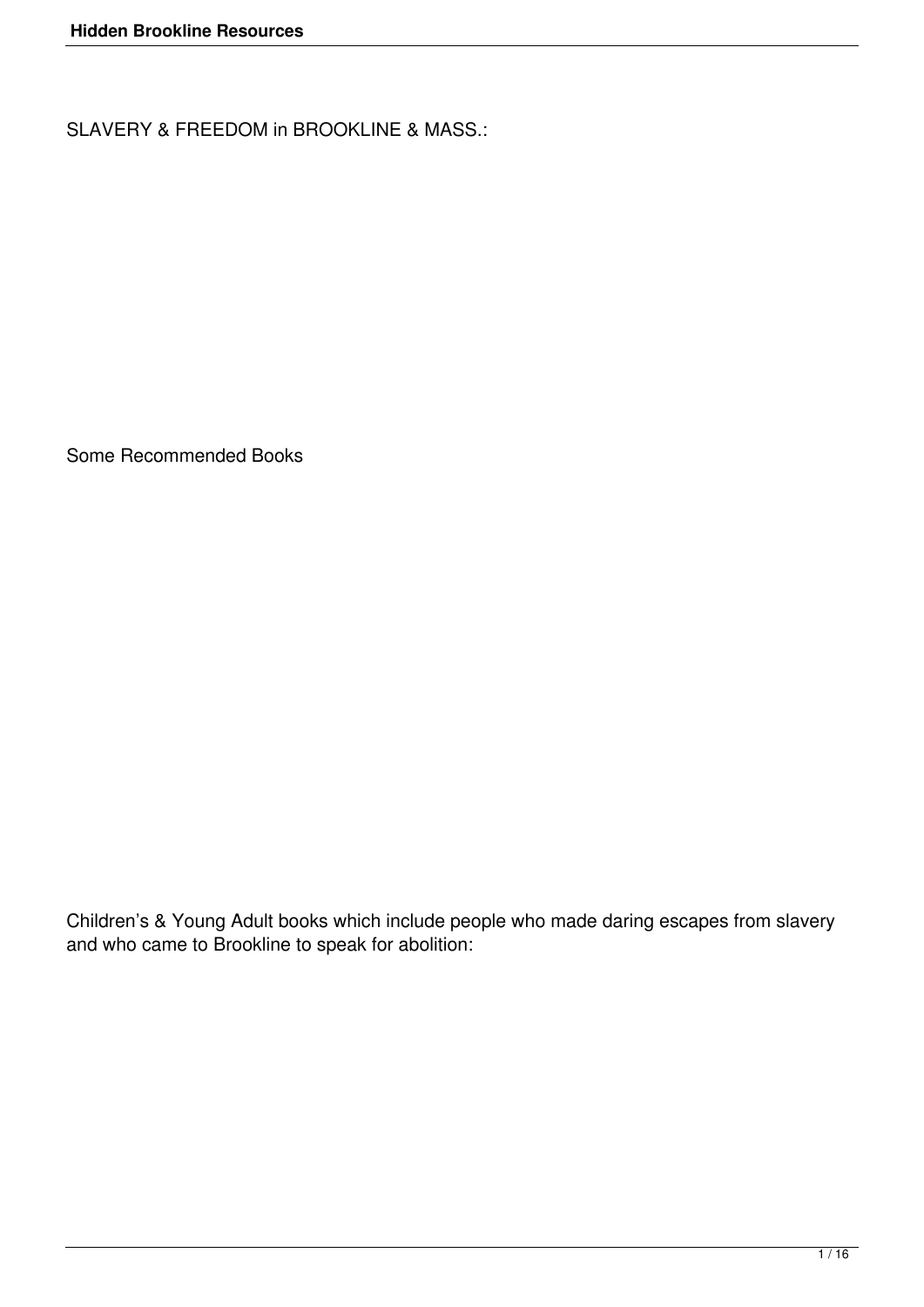1. 5000 Miles to Freedom: Ellen & William Craft's Flight to Freedom, Dennis & Judith Fradin [middle school].

2. Two Tickets to Freedom, Dennis Fradin, [on Ellen & Wm Craft] [middle school].

3. Bound for the North Star: true stories, D. Fradin [includes Ellen Craft & Henry "Box" Brown—both w/ Brookline connections: Ellen Craft stopped here on URR, while Henry "Box" Brown spoke in Brookline about his escape].

4. Escape from Slavery: Five Journeys to Freedom, D. Rapaport [includes Ellen Craft & Henry "Box" Brown], [upper elementary/middle school].

5. Henry's Freedom Box Ellen Levine, [picture book] .

6. The Daring Escape of Ellen Craft C. Moore [elementary]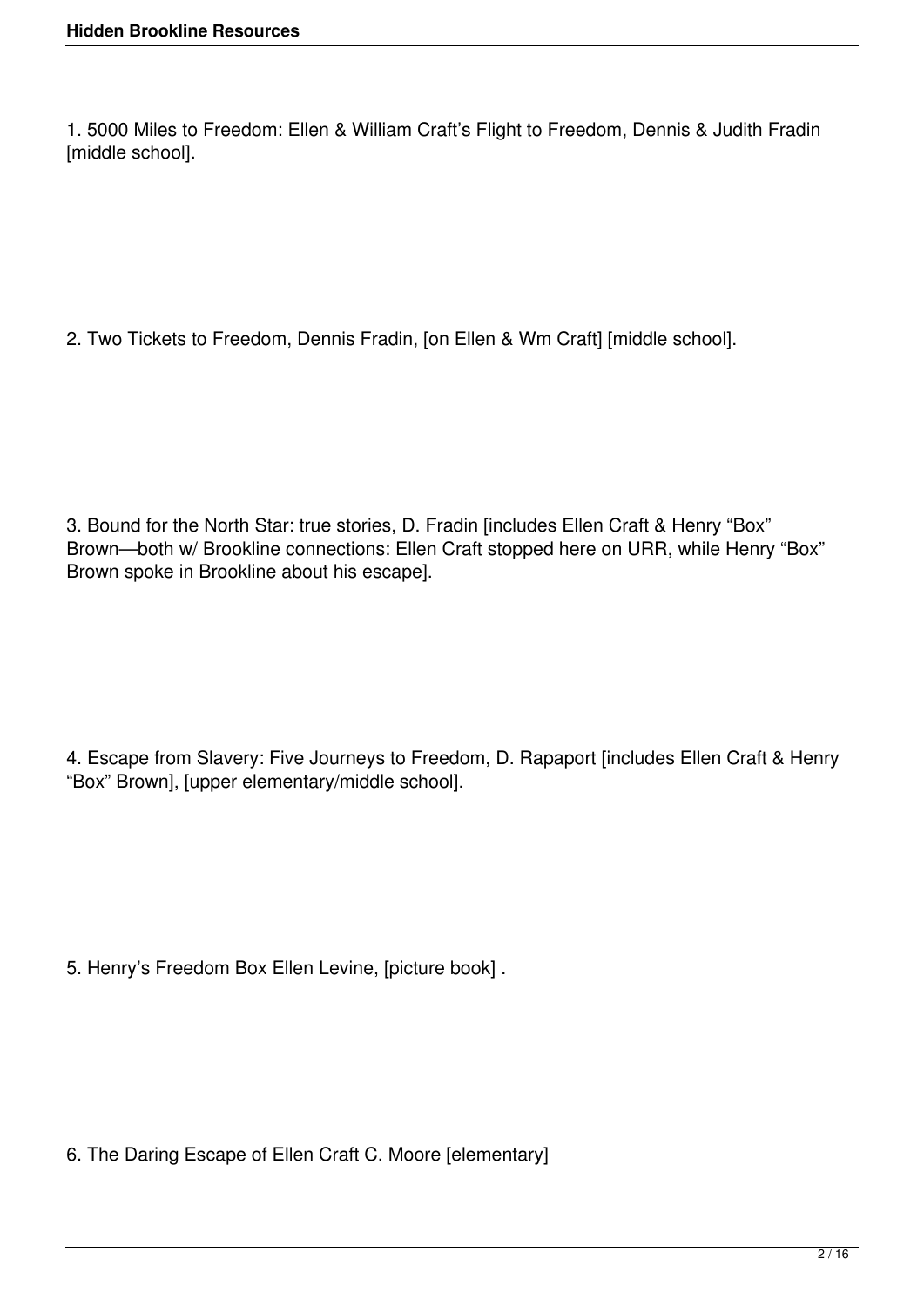Other children's & Young Adult books on slavery in Mass

- 1. The Astonishing Life of Octavian Nothing M.T. Anderson, 2 vol. [ YA historical fiction]
- 2. Prince Estabrook, Slave and Soldier, Alice Hinkle [YA, biography of enslaved Lexington resident who fought at Lexington & won his freedom, NCSS selection]
- 3. Fortune's Bones: the manumission requiem, Marilyn Nelson [YA] [a CT story/requiem in poetry of a true story of 2 families—1 enslaved & the other slave-owning in CT]
- 4. Anthony Burns: the defeat & triumph of a fugitive slave, V. Hamilton [YA; biography]
- 5. Mumbet: The Life & Times of Elizabeth Freeman [biog]
- 6. Mumbet: The Story of Elizabeth Freeman [biog]

Children's & YA Books on the Underground RR:

- 1. Freedom Roads: Searching for the Underground Railroad, Joyce Hansen et al [YA; an excellent introduction to the tools & methods of archeological & historical research into this topic]
- 2. Following Freedom's Star, James Haskins & K Benson [middle school]
- 3. The Underground Railroad, R. Bial [upper elementary]
- 4. If You Traveled on the Underground Railroad, Ellen Levine [elementary]
- 5. Almost to Freedom, V. Nelson et al [elementary] [hist. fiction]

Adult Histories of Slavery & its aftermath in Mass &/or New England:

- 1. Black Walden, Elise Lemire
- 2. Black Yankees, William Piersen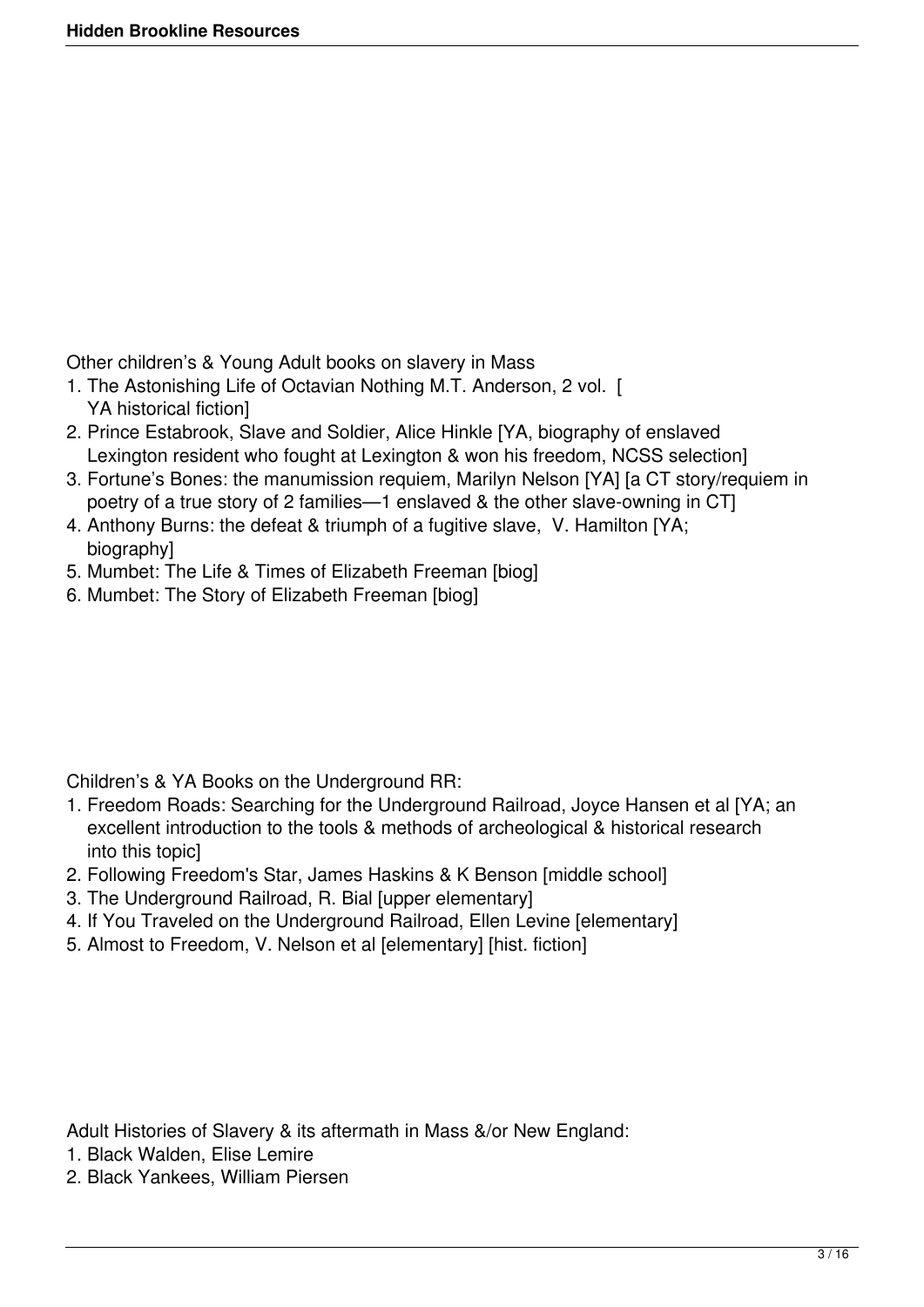- 3. Slavery in the Age of Reason: archeology at a New England farm, Alexandra Chan
- 4. The Negro in Colonial New England, Lorenzo Greene
- 5. Mr. And Mrs. Prince: how a family moved out of slavery & into legend, Gretchen Holbrook Gerzina
- 6. Disowning Slavery, Joanne Pope Melish
- 7. Ten Hills Farm, The Forgotten History of Slavery in the North, C. S. Manegold
- 8. Complicity: How the North, Promoted, Prolonged and Profited from Slavery, Anne Farrow et al
- 9. Running a Thousand Miles for Freedom; or, the Escape of William and Ellen Craft from Slavery. William Craft [Autobiography/Memoir]
- 10. Prince Estabrook, Slave and Soldier, Alice Hinkle [biography
- 11. Great Slave Narratives ed by Arna Bontemps (include excerpt from William Craft's above memoir)
- 12. Generations of Captivity, Ira Berlin

#### TWENTY DOLLARS REWARD

Ran-away from the subscriber on 18th of November last, a Negro man named PRINCE, about 27 years of age, 5 feet 2 inches high, had men's clothes on when he Ran-away.

All Masters of Vessels and others, are cautioned against harbouring or concealing said Negro, as they would avoid the Penalty of the Law.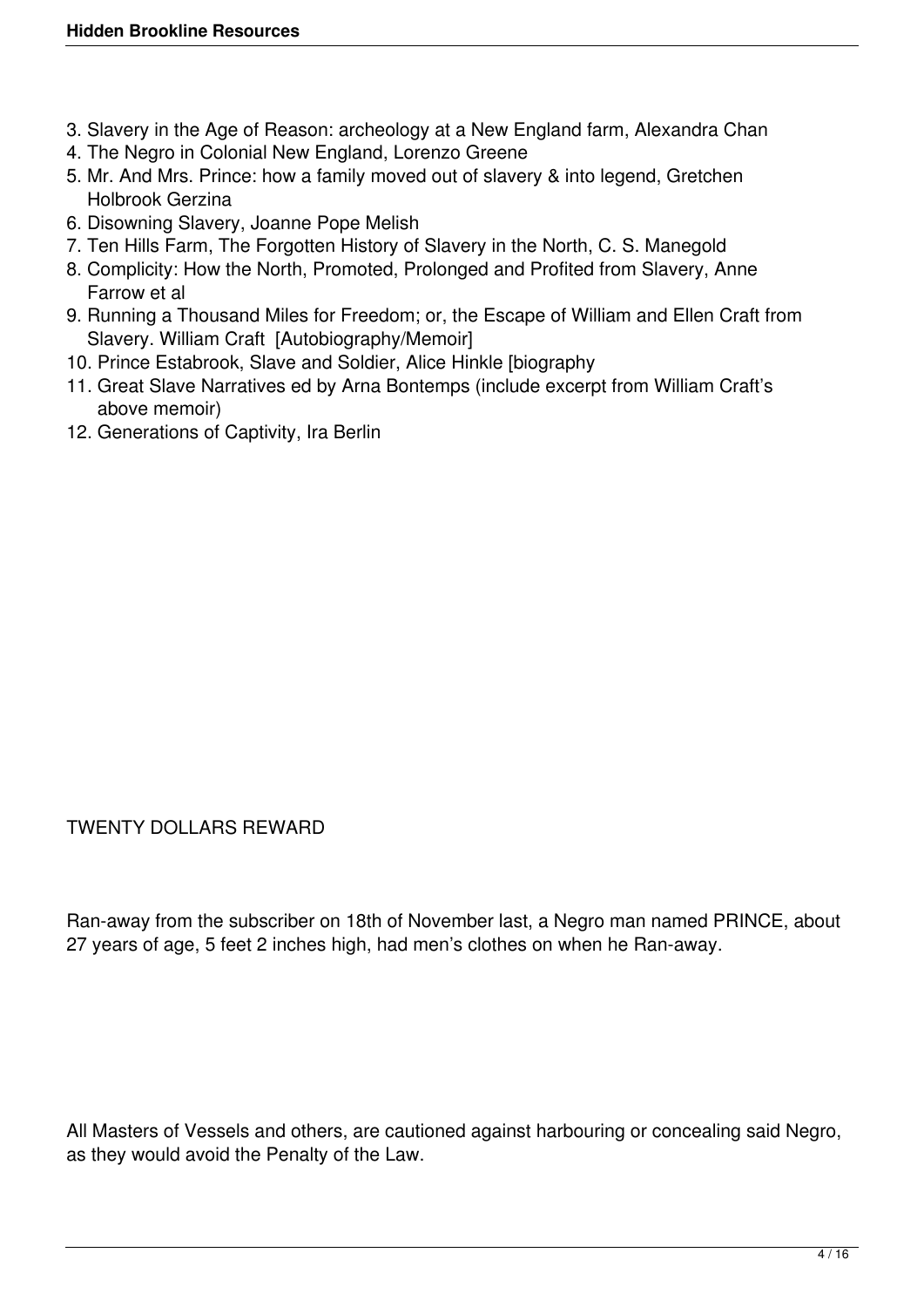N.B. It is supposed said Negro is gone to Salem, in order to go Privateering.

Brooklyne, Nov. 30 JOSHUA BOYLSTON

Continental Journal, 1779

will & property of "Goodman" Edward Devotion 1668-1744 of Brookline, MA

In the name of God, amen.

I Edward Devotion of Brooklyn . . being aged and infirm do make and order this my last will and testament. . .

In case my estate prove to be sufficient to pay my just debts and legacies . . .then my will is and I hereby authorize to the Town of Brooklyn toward building or maintaining a school as near the center of the said town as shall be agreed upon by the town.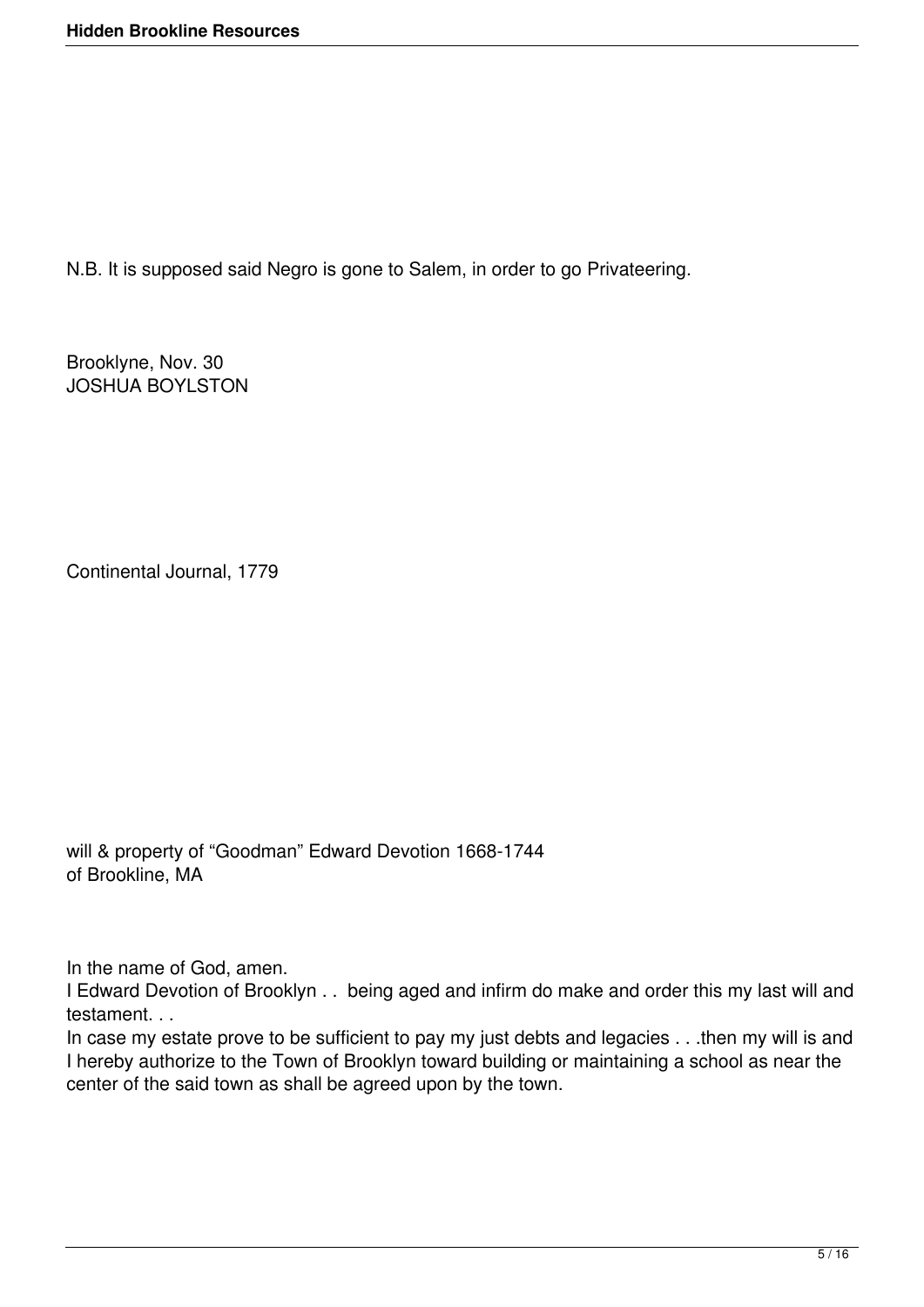Property inventory at death:

| 15 acres              | L 310        |
|-----------------------|--------------|
| 7 acres               | L 105        |
| 1 Negrow              | L 30         |
| 1 cow                 | $1 \quad 14$ |
| household goods L 105 |              |

\* household goods include "waring apparel, beds and bedding, tables, chairs, puter, iron, brass, iron bar"

Edward Devotion was by no means one of the wealthy men of Brookline [Note he was called "Goodman" rather than "Esquire", because he was not high ranking. Esquire in colonial days was a title, not a reference to being a lawyer.] Yet he made the largest individual bequest to the Town in the 18th c.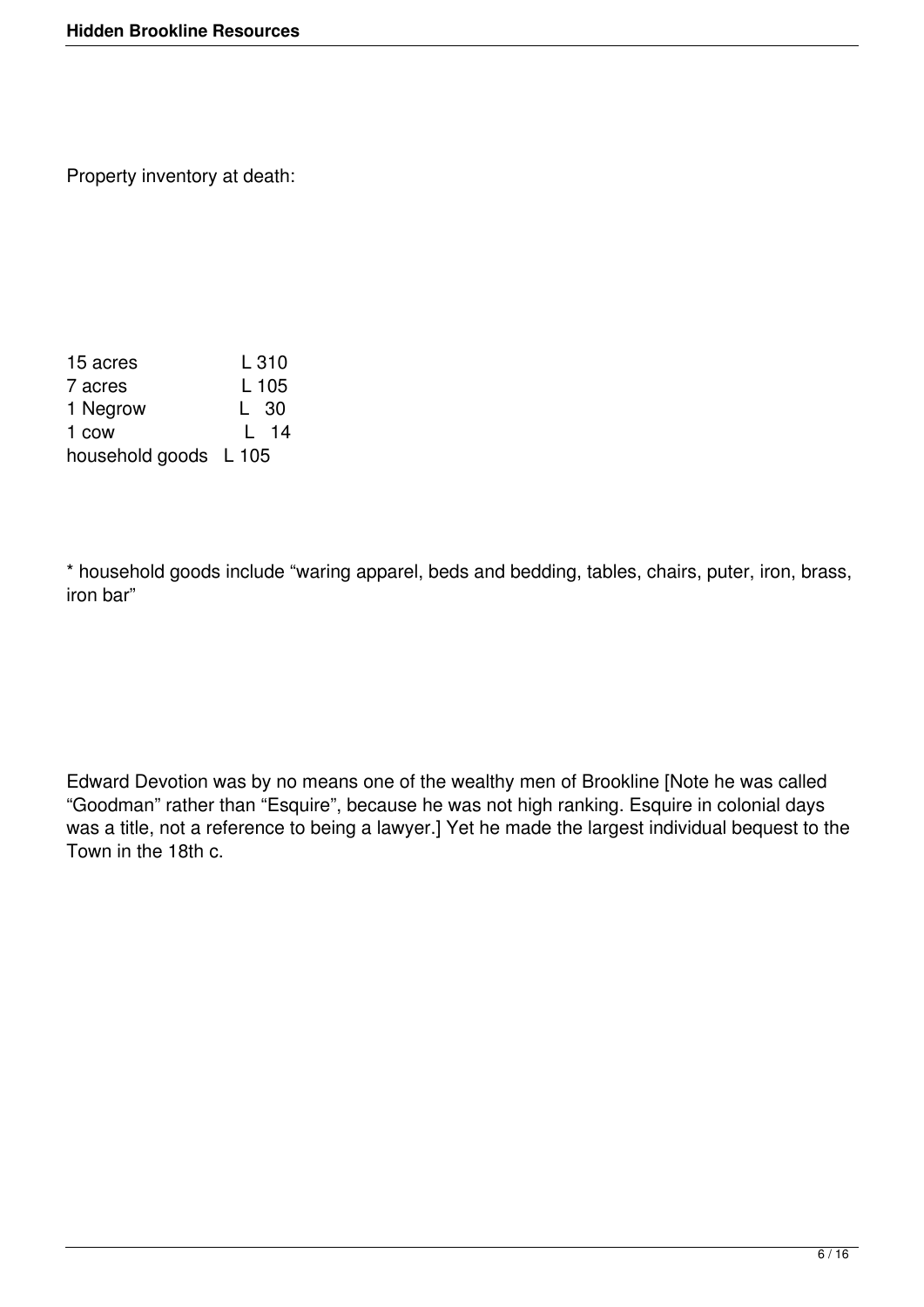The Case of Smallpox in Boston

Smallpox has been one of the deadliest diseases known to humankind. Populations have been decimated and worse. In 16th c. New England, over 50% of Native peoples died. In the 20th c., smallpox killed 300 million people—more than died in all of that century's wars. In 1979, the World Health Organization declared the disease eradicated. S

Smallpox entered a community through the arrival of an infected person and stayed until most people had been infected—and lived or died. Until vaccination, immunity only came to those who had suffered through the disease. In early 18th c. Boston, the Reverend Cotton Mather, Puritan leader and scholar, searched for a means to stop smallpox which had already ravaged Boston several times during Mather's life: 1678, 1690, 1702-03. In 1678, roughly 700 out of Boston's population of 4000 died. In the 1678 epidemic, Mather himself lived through what he termed the "fiery furnace of the smallpox".

Wanting to know the risks to members of his household when smallpox returned, as Mather believed it would, he asked his enslaved man, Onesimus, whether he'd had smallpox, to which Onesimus answered 'yes' and 'no'. Onesimus explained that in Africa yes, his mother had pricked his arm with a tiny amount of smallpox so that no, he did not and could not get the full disease. Surprised, Dr. Mather sought out other first generation Africans, some of whom confirmed the story. A few years later, Mather read a British report that Turks were using inoculation effectively. Rev. Mather shared his discoveries with his friend and colleague, Dr. Zabdiel Boylston.

In 1721 smallpox broke out in Boston. Dr. Boylston immediately began experimenting with inoculation: he gave a small dose of the disease simultaneously to 3 people: his slave Jack, Jack's 2-year-old son Jackey, and Dr. Boylston's own son Thomas, whom Dr. Boylston described as "about six" . These inoculations were successful-the 3 sickened, with mild cases of smallpox, and survived. Dr. Boylston began inoculating others. A great outcry arose in opposition to his work, especially among other clergy. By the time the epidemic had waned, Dr. Boylston had inoculated 274, of whom 6 died-less than 2%. Out of the general Boston population, of those who caught the disease, 15% died.

Dr. Boylston's experiment's had succeeded and led to the spread of inoculation. In 1722, Dr.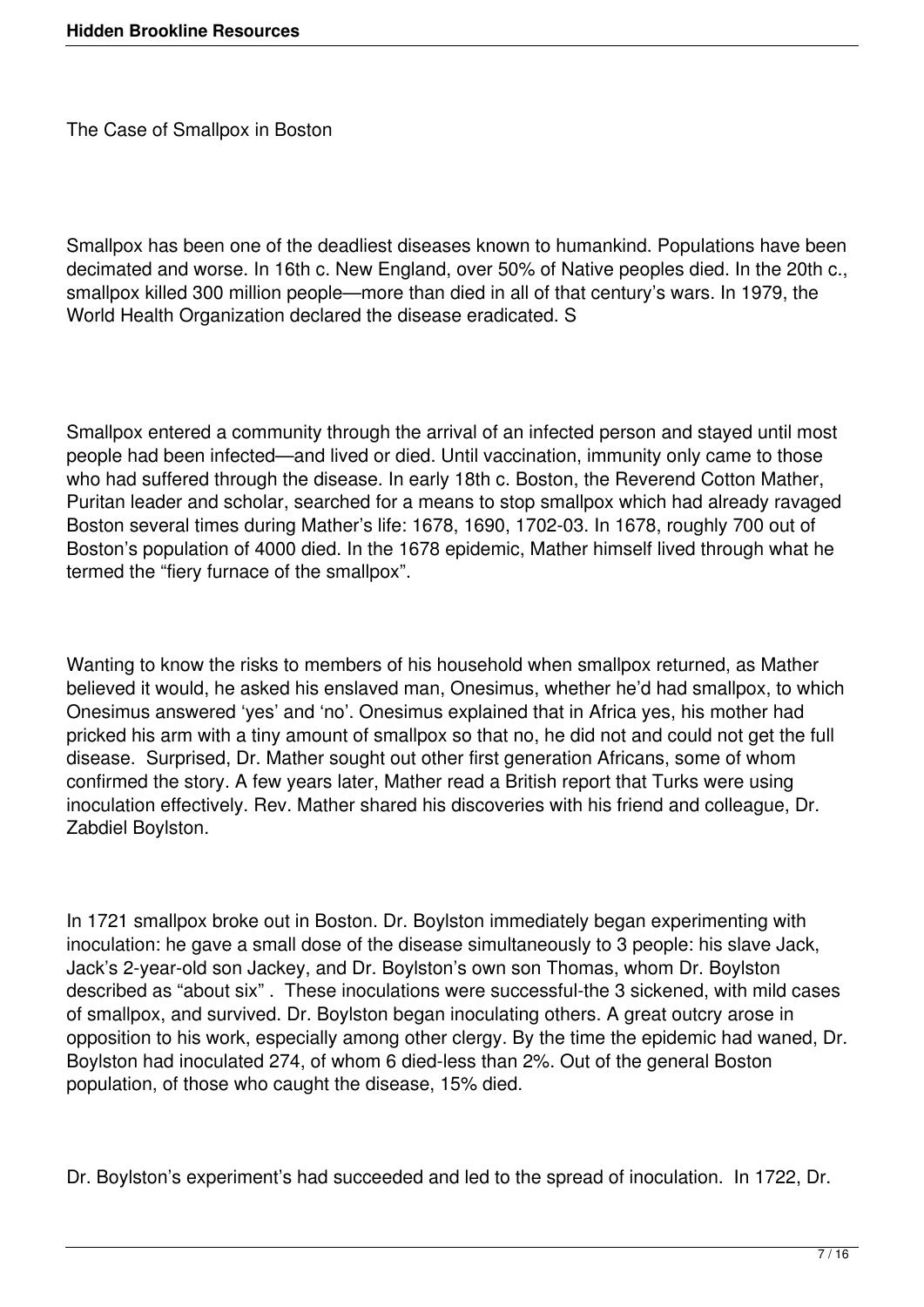Boylston published a lengthy medical article on his experiments, titled An historical account of the small-pox inoculated in New England: upon all sorts of persons, whites,

1 *Diary of Cotton Mather, 1:451.*

\_\_\_\_\_\_\_\_\_\_\_\_\_\_\_\_\_\_\_\_\_\_\_

2 For more information on Onesimus. http://dubois.fas.harvard.edu/onesimus-fl-1706-1717-slave-and-medical-pioneer-was-born

3 While Rev Mather wrote about Onesimus and other Africans' knowledge, Dr. Boylston makes no mention of them in his own records.

4 Boylston, Zabdiel, *An Historical Account of the Small-pox Inoculated in New England upon all sorts of persons, whites, blacks and of all ages and constitutions; With some account of the nature of the infection in the natural and inoculated way, and their different effects on human bodies*

Printed for S. Chandler, at the Cross-Keys in the Poultry, London, 1726.

blacks and of all ages and constitutions; With some account of the nature of the infection in the natural and inoculated way, and their different effects on human bodies.5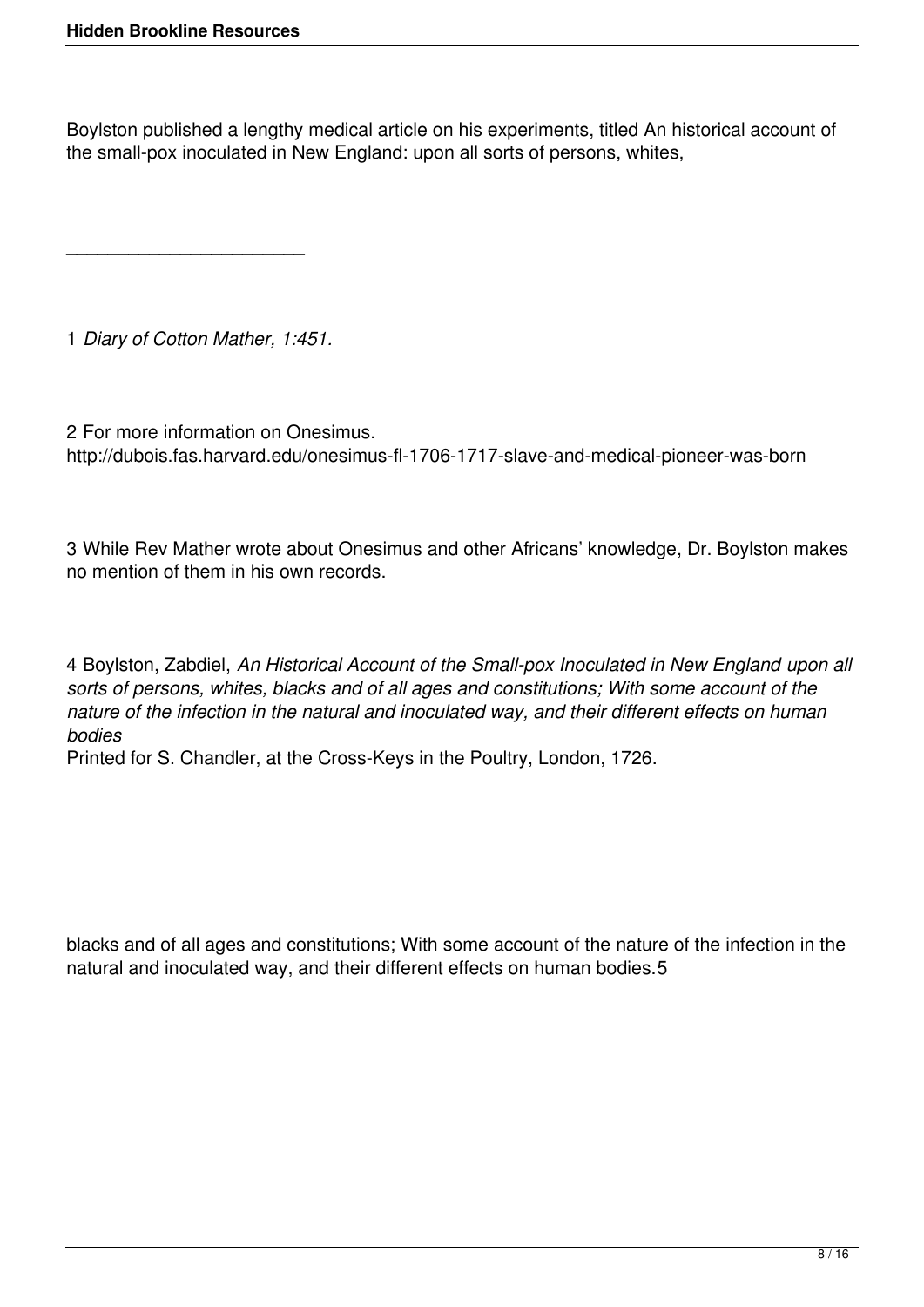**##### A Revolutionary in the Smallpox War,"** Boston Globe: May 11, 2003

"When doctors have Dale Boylston introduced smallpox inoculation in Boston nearly 300 years ago, he was denounced by the medical and political establishment. Today, with the threat of smallpox again center stage, he is considered a hero…

Born in 1679, Zabdiel Boylston was trained in medicine by his father and another local physician, Timothy Cutler. He learned by apprenticeship, not at Harvard College or at the European universities, unlike some of his physician colleagues, who disdained his lack of education. In April 1771, a ship from Barbados arrived in Boston Harbor bearing several passengers and crew who were infected with smallpox. Although Gov. Samuel Shute ordered the ship quarantined at Spectacle Island, crew members had already come ashore, and the infection spread.

It was Cotton Mather, the eminent minister, who brought the practice of inoculation against smallpox to Boylston's attention. After the start of the outbreak, Mather found two letters in the Philosophical Transactions of the Royal Society of England, from 1713 and 1716, in which Drs. Emmanuel Timonius and Jacobus Pylarinum, respectively, reported that smallpox inoculation was employed successfully in Turkey. Thinking that this might be used to quash the incipient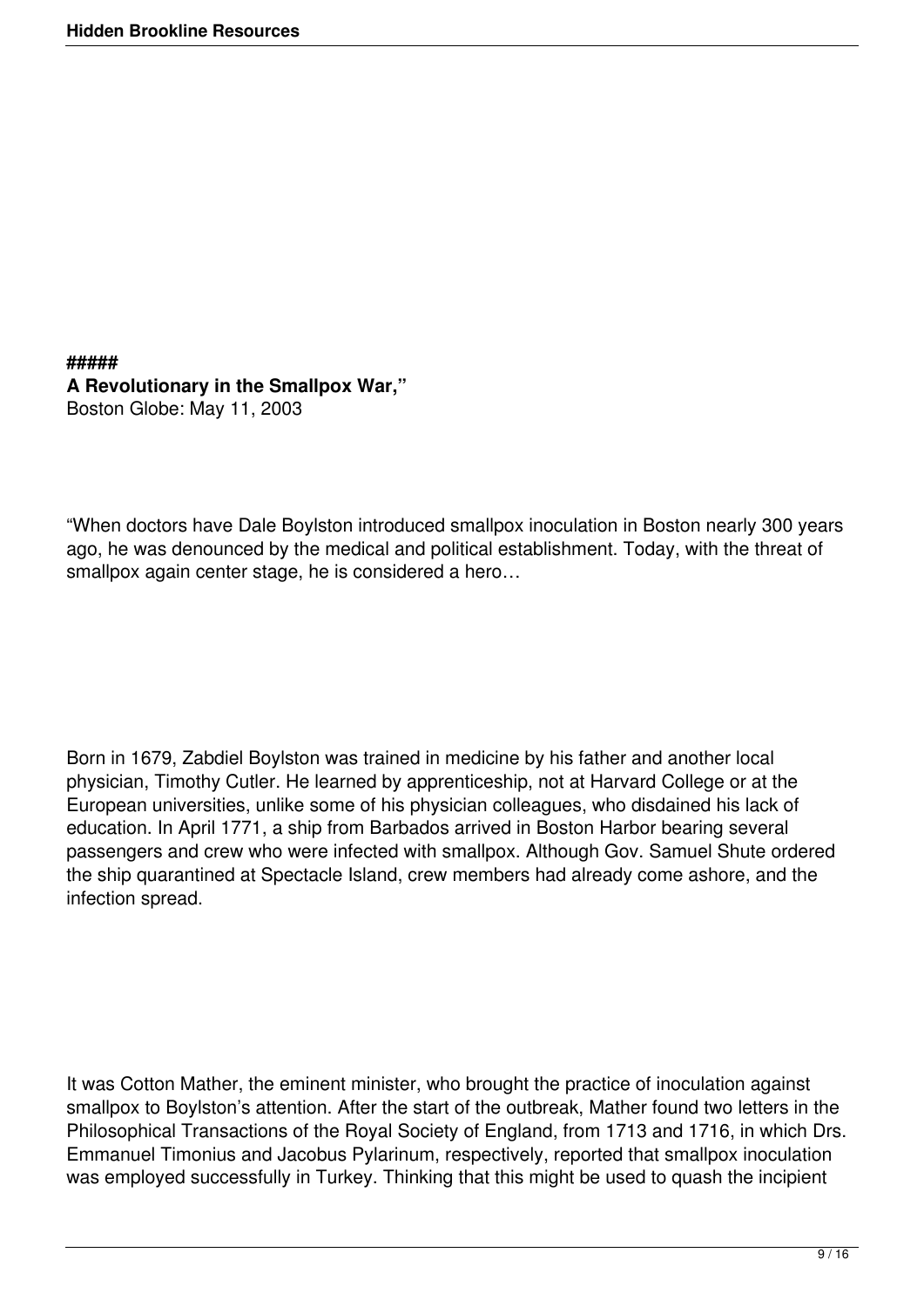epidemic in Boston, Mather wrote a letter about the Royal Society articles to local doctors. Only Boylston was interested . . . "

## **##### Inscription on Dr. Zabdiel's Boylston's tomb in Brookline MA:**

*Sacred to the memory of Zabdiel Boylston Esq. Physician and F.R.S. who first introduced the practice of Innoculation into America. Thro' a life of extensive Beneficence, He was always faithful to his word, just in his Dealings affable in his manners, and after a long Sickness in which he was exemplary for his Patience and Resignation to his maker he quitted this mortal Life, in a just Expectation of a happy Immortality.*

*On the First day of March A.D. 1766, Ætat. 87. With him lies here buried Jerusha, his wife, who died the Fifteenth day of April A.D. 1764. Ætat. 85.*

Notes:

Cemetery records from Brookline's Old Burying Grounds state that his enslaved man, named Boston, was buried with him. Years later, other Boylston descendants were buried in the tomb.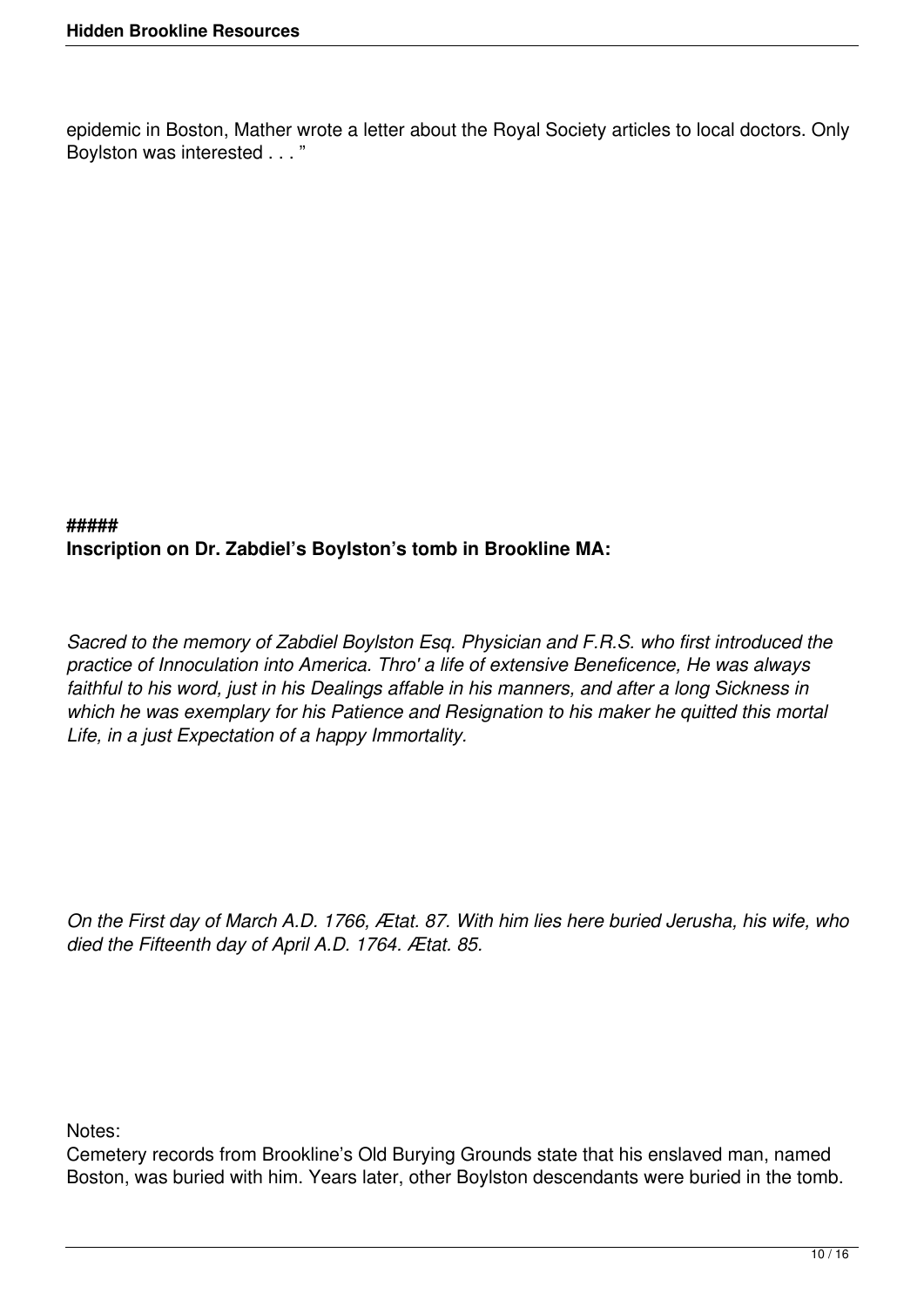FRS is a Fellow of the Royal Society, an organization established to recognize the most eminent scientists in Britain, who are selected by their peers.

5 Ibid.

\_\_\_\_\_\_\_\_\_\_\_\_\_\_\_

**##### "Inoculation"**

Cotton Mather studied smallpox for a while, instead of sin. Boston was rife with it. Not being ill himself, thank Providence, But one day asking his slave, Onesimus If he'd ever had the pox. To which Onesimus replied, "Yes and No." Not insubordinate or anything of the kind, but playful, or perhaps musing, as one saying to another: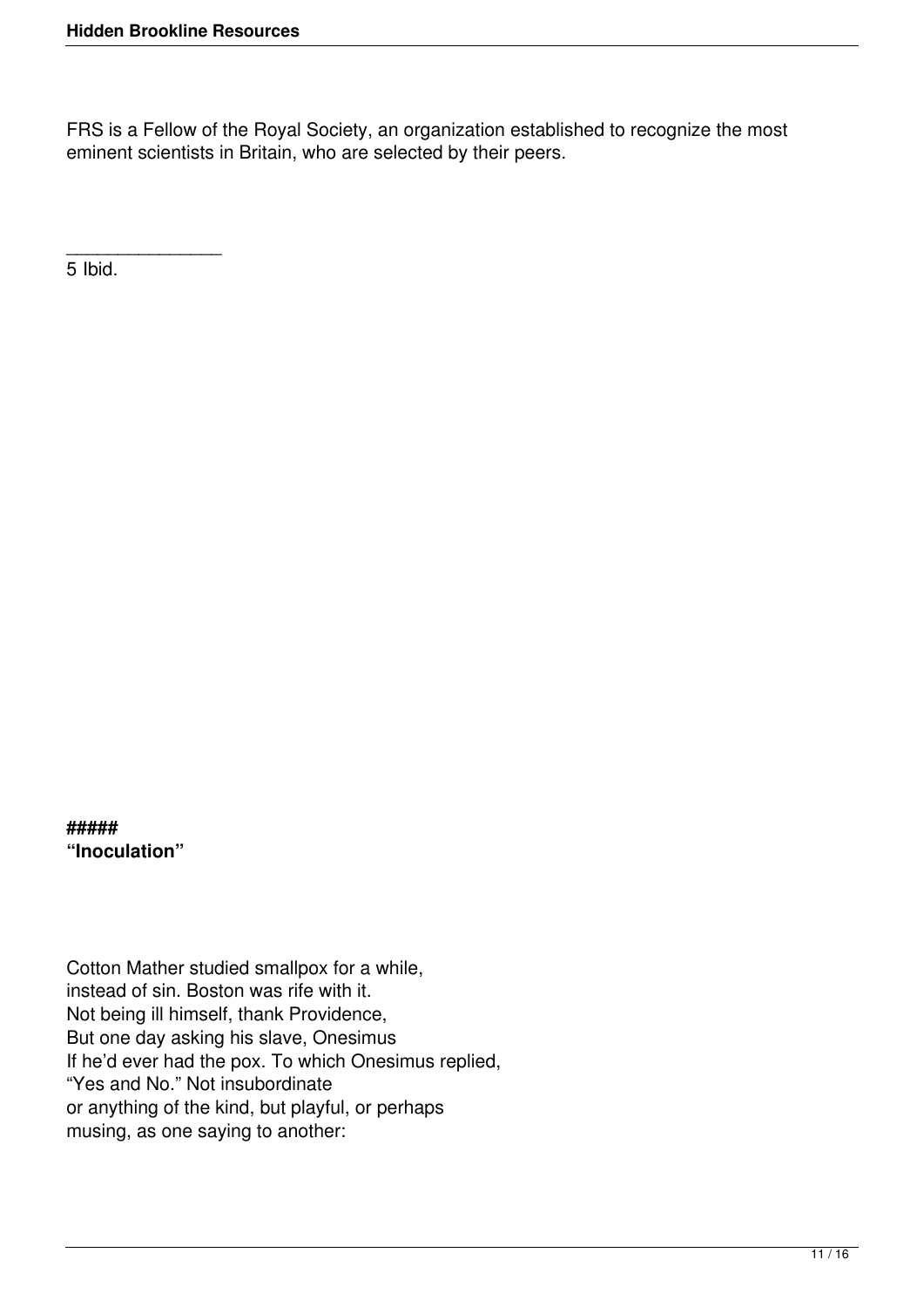"Consider how a man can take inside all manner of disease and still survive."

Then, graciously, when Mather asked again:

*My mother bore me in the southern wild. She scratched my skin and I got sick, but lived To come here, free of smallpox, as your slave.*

Susan Donnelly *New Yorker*, August 4, 2003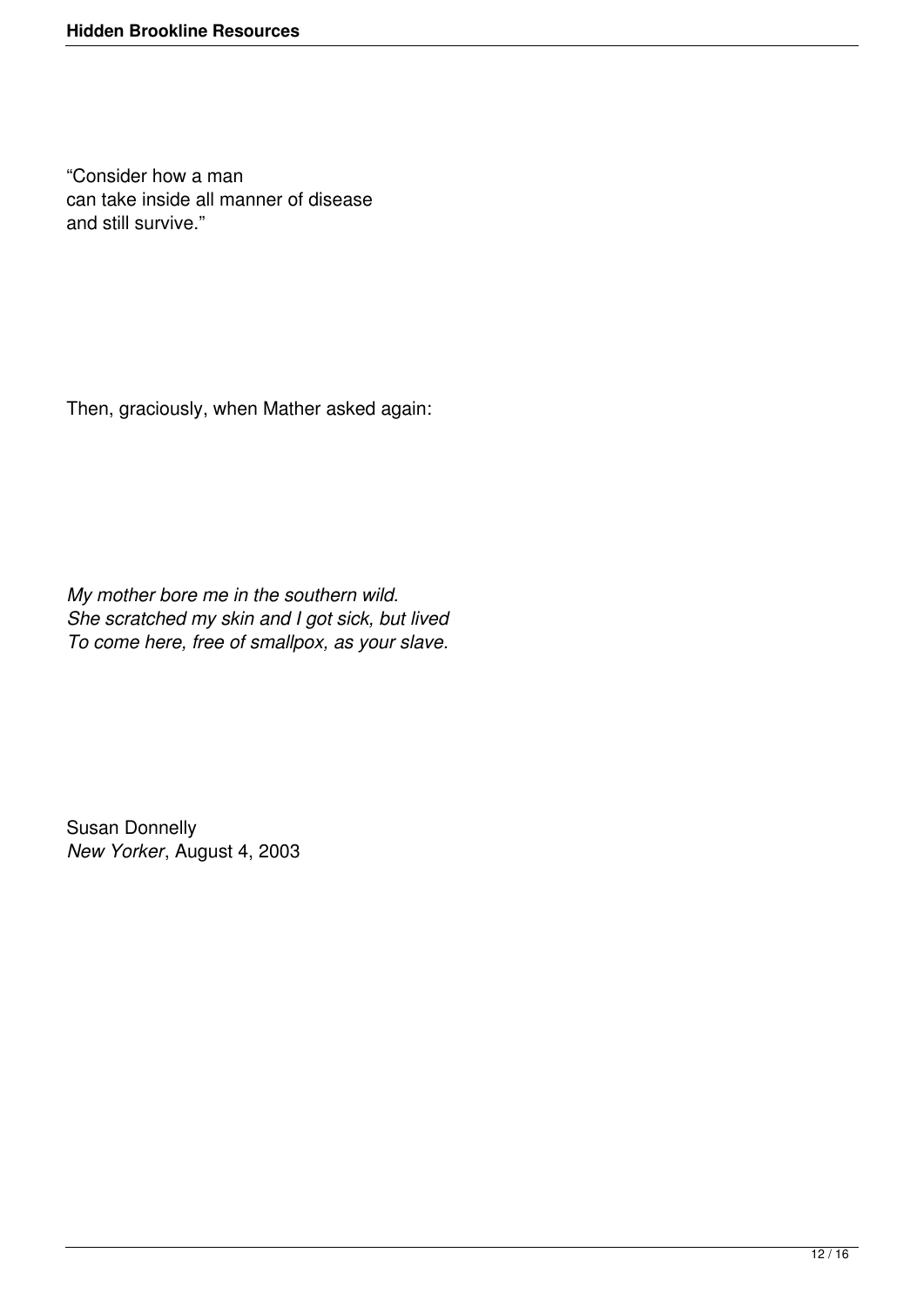#### *Questions to consider:*

1. How many places in the world contributed knowledge to Dr. Boylston's first experiment? 2. Looking at the title of Dr. Boylston's article on his smallpox experiments, what kinds of people did he

 inoculate? Then consider why he chose these 3 particular people to all be inoculated from the same

dose at the same time.

- 3. Why did most Boston clergy oppose Dr. Boylston's experiment?
- 4. Analyze the opening narrative ("The Case of Smallpox" with the article from the Boston Globe

Magazine in terms of the actors in the smallpox inoculation effort.

- 5. What does the tomb's inscription tell us about who is buried there?
- 6. What can you surmise from the name "Boston," the name of the enslaved man?

7. If you had lived in Boston in 1721 and heard about the first three people inoculated—that they came

 down with mild cases of smallpox and that they survived--would you choose to be inoculated? Or

 would you choose to take your chances and hope to be one of those who did not come down with

the disease at all?

8. Note that the poem which appeared in the same year as the Boston Globe Magazine article.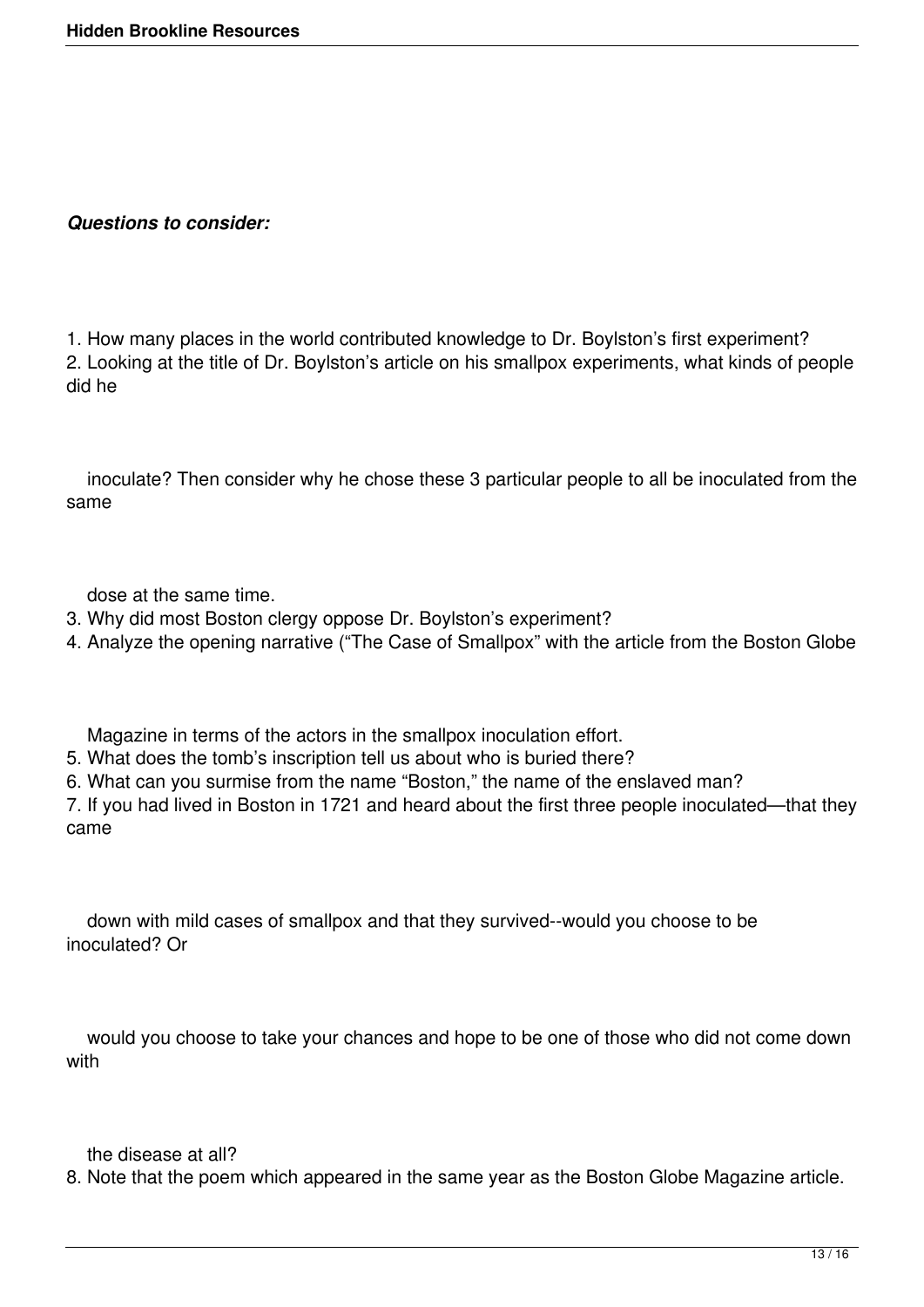Think of

 other instances when difference sources American history contain different information which in turn

affects our views of our past.

### NAMES OF ENSLAVED BROOKLINERS:

| 1. Dinah   | 31. Hagar          |
|------------|--------------------|
| 2. Venus   | 32. Jane           |
| 3. Violet  | 33. George         |
| 4. Bung    | 34. William        |
| 5. Warwick | 35. Hawkins        |
| 6. Pompey  | 36. Great David    |
| 7. Prince  | 37. Reube          |
| 8. Boston  | 38. John Indian    |
| 9. Boston  | 39. Tounnaguin     |
| 10. Jackie | 40. Coff           |
| 11. Moll   | 41. Kate           |
|            |                    |
| 12. Flora  | 42. Cuff           |
| 13. Dinah  | 43. Katherine Cuff |
| 14. Sambo  | 44. Jethro         |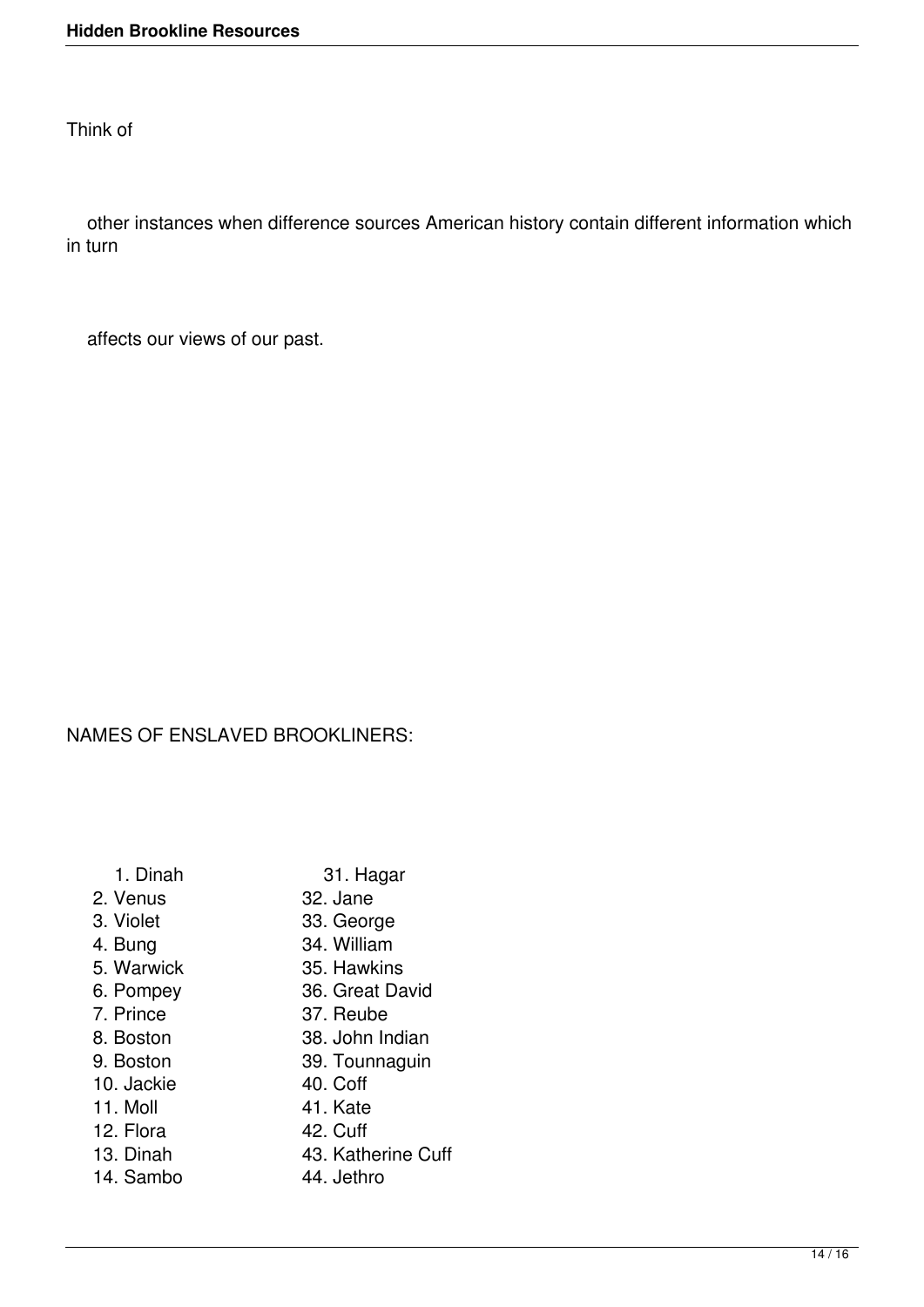| 15. Ackey       | 45. Lemon   |
|-----------------|-------------|
| 16. Margaret    | 46. Jeremy  |
| 17. Adam        | 47. Primus  |
| 18. Phillis     | 48. Peter   |
| <b>19. Cuff</b> | 49. Quaco   |
| 20. Kate        | 50. Primus  |
| 21. Primus      | 51. Dinah   |
| 22. Ben Boston  | 52. Tobey   |
| 23. Dinah       | 53. Phillis |
| 24. Rose        | 54. Dido    |
| 25. Peter       | 55. Exeter  |
| 26. Felix       | 56. Seco    |
| 27. Kate        | 57. Caesar  |
| 28. Kent        | 58. Jack    |
| 29. Venus       | 59. Primus  |
| 30. Charles     | 60. Jenny   |
|                 |             |

Naming: Owners gave people **Naming:** Owners gave people them simply as "negro" their names, generally choosing: 1. place names (e.g., Boston); 2. classical names (e.g., Caesar—to elevate the owners'status);  $\frac{1}{67}$  enslaved people 3. slave names from the Bible (e.g., Dinah); 3. slave names from the Bible (e.g., Dinah); (number currently known, 6/2011) 4. diminutive English names (e.g., Jackie)

\*Research by Barbara B.

Brown in multiply primary  $\wedge$ 

some 2ndary sources